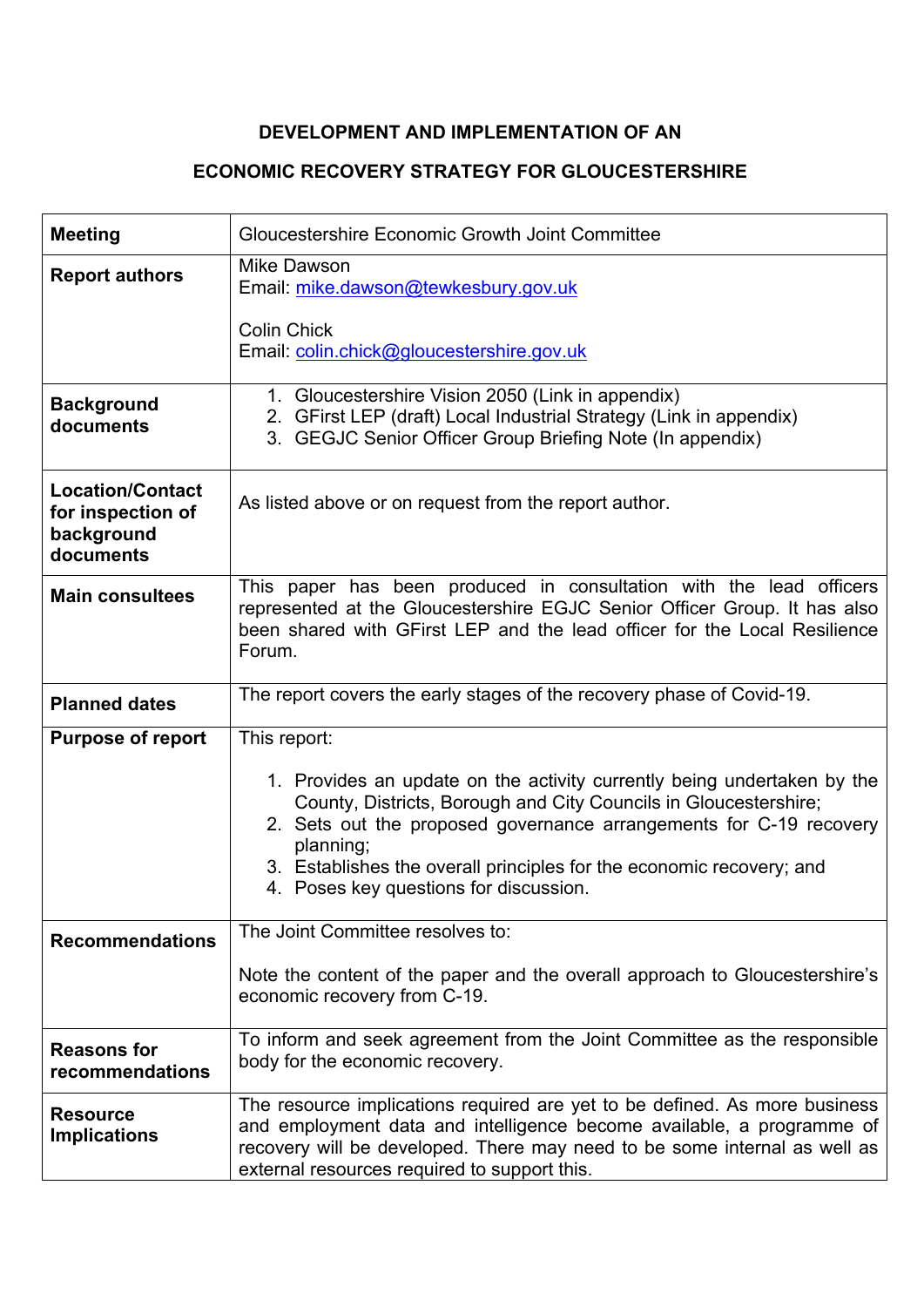## **1. Background**

Covid-19 has created an unprecedented economic shock and the full impact of it is unlikely to be known for years to come. It requires a coherent, coordinated and comprehensive plan of action in order to preserve jobs and sustain businesses.

There is a growing consensus that a three-stage process is needed to consider what action and activity may be required to support the economy going forward. These stages are:

- Addressing the immediate crisis *(short term)* a role played by the Recovery Cell which has been overseeing and helping to co-ordinate the immediate needs of businesses and local communities.
- A potentially lengthy period of transition *(medium term)* an unknown timeframe, expected to last for 18-months and supported by existing structures within the County Council, with matters referred, by exception, to the Recovery Cell.
- The emergence of a new normal the *longer-term*, business as usual approach with amended structures as required.

There is both a need and an opportunity to think creatively about how to use the transition to effectively develop, test and learn about new ways of working, including different forms of collaboration and partnership. The impact on the economy is central to this and as such, partners such as the LEP, the rest of the public sector together with the private sector must work together to shape the response.

#### **2. Overarching objective**

Central to this approach is a need to focus on the economy and the support that will be necessary to stem anticipated unemployment, the dilution of sectoral strengths and the loss of valuable local businesses. While the true extent of the recession has yet to play out, evidence is slowly becoming available, through national data sets, business surveys and interviews, to help understand what needs to happen next.

Gloucestershire has a good baseline of information, built up from the recent evidence base and analysis created for the Local Industrial Strategy. This will help to understand where the greatest opportunities and threats may lie in the future and in this regard, is due to be revisited by the LEP. The data required to inform this future action plan is at present ad hoc as government data sets are still being developed, but with more becoming available on a weekly basis.

Decisions made about investment in the transition phase will need to be evidence led, coordinated and complementary. The County has an opportunity to learn from the recent experience and build on the needs of businesses and developers to sustain the economy in the short to medium-term and also to plan effectively for the 'new normal'.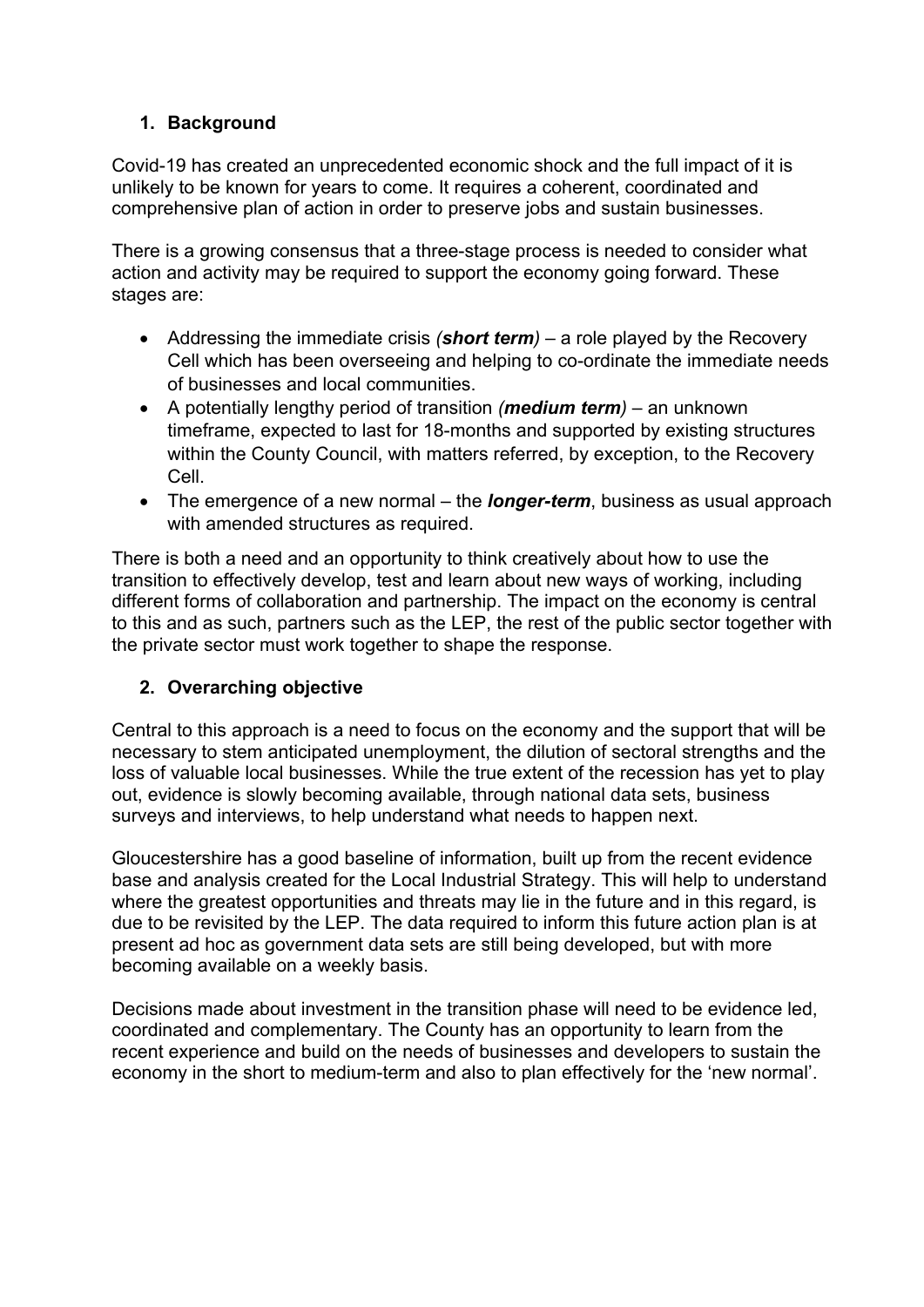#### **3. Activity to date**

Given the fundamental impact of the pandemic, partners across the County are considering their recovery plans and seeking to understand local challenges and opportunities to rebuild the economy.

There are multiple layers to the economic recovery. This emerging family of strategies and activity plans will need to be well coordinated and clearly identify spatial strengths and weaknesses in order to inform a common set of 'recovery principles' and direct potential areas for collaboration, strategic intervention and investment activities.

The **County Council** has a strategic role to facilitate the overall response, coordinate activity across partners and ensure investment can come forward and is appropriately targeted, through lobbying for new powers and resources and guiding local decisionmaking. It will also identify gaps in the emerging evidence base and advise on the overall monitoring required to ensure the County's recovery can be tracked.

As a complement**, Local Councils** are focusing very much on an immediate locality response and have each developed, or plan to develop, a recovery framework, or action plan to respond to this.

Meanwhile, the **LEP** is developing an overarching economic recovery strategy (see agenda item 12) which is informed by the partners and will set out the path to a longerterm resilient economy. This will be built from local intelligence and in coordination with partners across the public, private and third sector.

There is an emerging set of themes and priorities at a locality level which is beginning to form the basis of recovery activity. These can be summarised as below:

- A system-wide approach is required in order to support the C-19 transition and future recovery with a focus on strong leadership, coordination, access to resources and an ability to share learning. Core themes of green growth/clean growth are central so far.
- Sectors emerging as high priority include:
	- o Aerospace / Aviation and Advanced Manufacturing
	- o Visitor Economy
	- o Construction
	- o Retail and high streets
	- o Agriculture
	- $\circ$  Lower value sectors are considered key as they represent higher volumes of employment in localities
- A central theme is integrating activity and policy within existing strategies highlighted as:
	- o Economic development (emerging Local Industrial Strategy)
	- o Planning framework
	- o Environment and climate change
	- $\circ$  Health and wellbeing
	- o Asset Based Community Development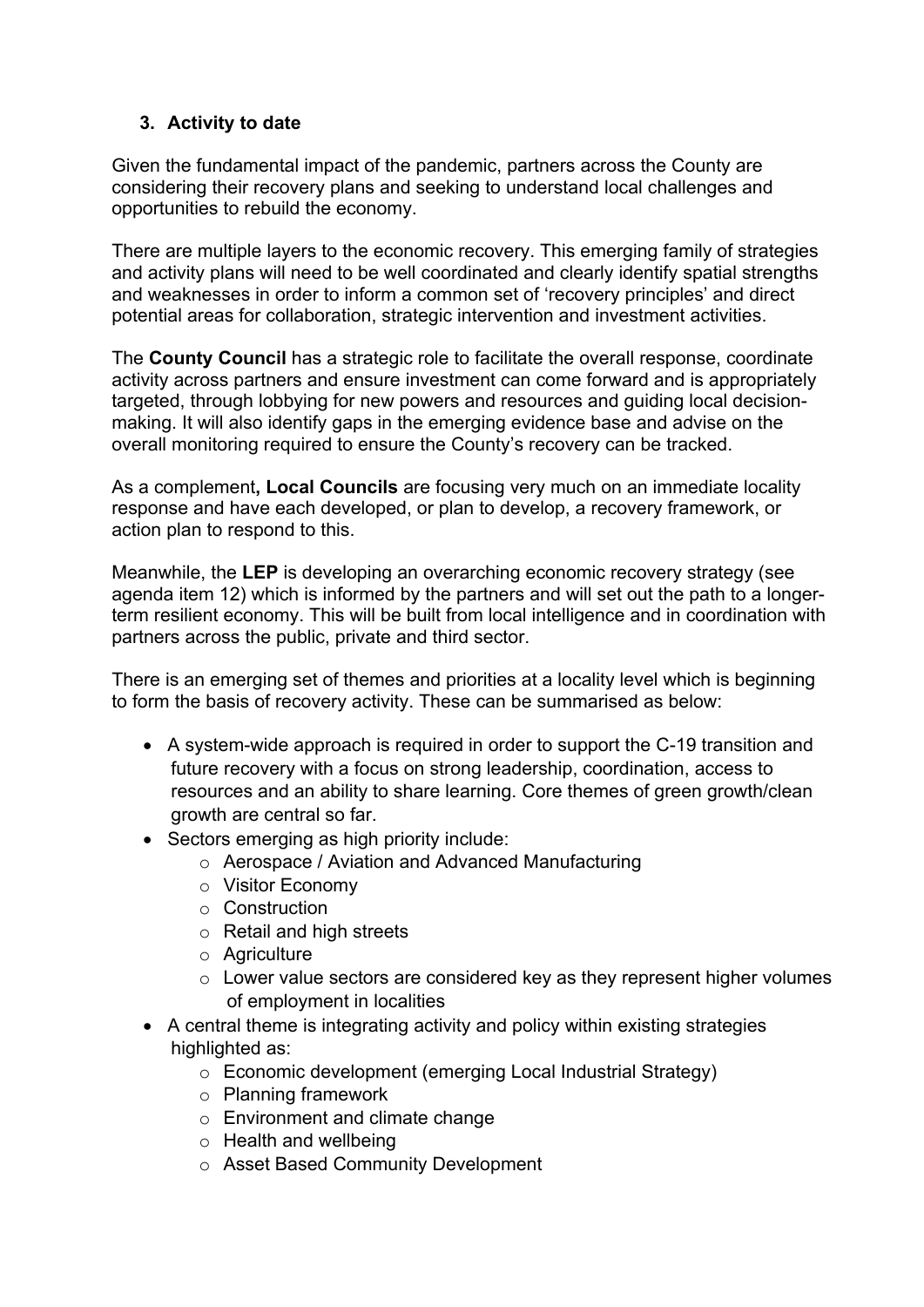- o Housing strategy
- Key issues raised by businesses have consistently included cashflow and a lack of an online platform from which to continue trading. Overall business resilience is considered low and this is a priority for most council plans.
- Challenges identified at a spatial level highlight rural areas, market towns as well as town centres as being highly impacted.
- At a community level, the digital divide is seen as a threat and an opportunity (a threat in relation to access and capability of residents and an opportunity for business development within education and other sectors).
- The need for data and evidence has been highlighted as a priority.

## **4. Areas for collaborative action**

As outlined above, a three-phase approach has been recommended – addressing the immediate or short-term crisis; a potentially lengthy period of transition; and a longerterm 'new normal'. With the work underway at District, Borough, City and County levels, set out below is the suggested first set of activity within the transition phase which is considered core.

The LEP has already committed to a review of the Local Industrial Strategy and the commissioning of additional research, however insight and additional capability accessed through SOG and the GEGJC will strengthen the evidence available and help target planned interventions. The detail of the required inputs and contributors will need to be considered in each case.

Short-term (to July)

- **Establish the principles of the recovery** across strategic documents<sup>1</sup>, there are central themes of retention of young people, environmental and low carbon industries, cyber-tech and improving the overall skills base. It could also be an opportunity to develop the health and social care market to address the County's ageing population, growth potential in the sector and lead by example considering the County's commissioning power and more positive learning experiences from C-19.
- Develop an evidence base which seeks to address data and business intelligence gaps and begins to understand where the greatest challenges and opportunities lie.
- Mapping and agreement of the overarching governance of the C-19 Economic Recovery Roadmap.
- Determine the resources required for future targeted intervention and the process for agreeing this investment.
- Review planned investment in current economic growth initiatives to ensure outcomes for C-19 recovery and future relevance and resilience.

<sup>1</sup> Drawn from Draft Local Industrial Strategy and Vision 2050 Gloucestershire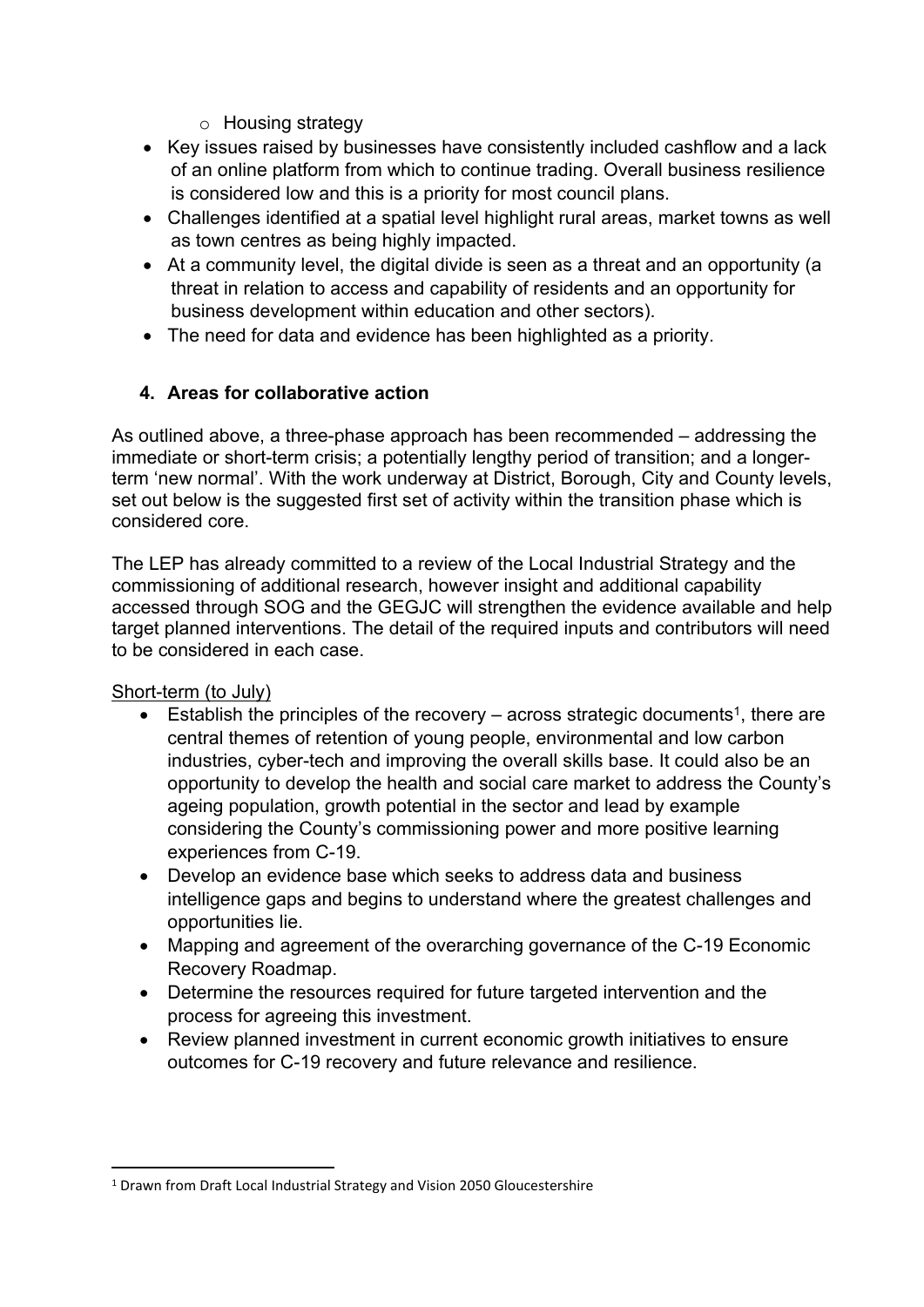Medium-term (July to December)

- Working alongside GFirst LEP in the creation of a multi-layered plan which meets the long-term needs of the County including core areas of advanced manufacturing/aviation, employment and skills, planning/land use, digital access and connectivity, business support and climate change.
- Review of County's asset base to consider how best to repurpose facilities and support new ways of working, for example libraries, leisure facilities and office spaces.
- Review of public sector commissioning activities and buying power and developing a local framework to identify opportunities for local companies.
- Ways to enhance local sourcing by developing new models of supply chain brokerage to support medium-term challenges of accessing raw materials (and the secondary Brexit impact expected in 2021<sup>2</sup> ).
- Explore new emerging policy drivers for apprenticeships, Shared Prosperity Fund, social investment and community wealth building, to inform/position plans and activities for the longer term.

#### Long-term (December onwards)

 Deliver investment in targeted parts of the economy to drive higher levels of productivity, encourage employment and self-employment and also add value to long-term ambitions of quality environment and inclusive growth.

## **5. Governance**

In order to lead the economic recovery of the County, it is proposed that the current governance model is used to manage the recovery process. This would include GEGJC overseeing the strategy development and delivery, as the principal partnership based economic co-ordination forum, with the Senior Officer Group, a group of senior officers responsible for economic growth, managing the operational strategy.

It is also proposed that a Gloucestershire County Transition Group is established. This group will support SOG with economic recovery items, while keeping the wider Recovery Cell and Leadership Gloucestershire up to date with linked items such as community development, health and wellbeing etc. This will include:

- Fortnightly working group/transition meeting involving key senior officers.
- The creation of a data dashboard which can be updated on a fortnightly basis to include the latest release of government data, modelling and local intelligence.
- Consideration of best practice from external sources and as it arises, to consider effective ways of working, new investment vehicles and scope for the realignment of projects and programmes to support local communities and employers.
- Development of logic chains to build up modelled data and activity statements to understand where targeted investment may need to take place and where interventions may be required.

<sup>2</sup> [https://home.kpmg/xx/en/home/insights/2018/10/how-will-brexit-impact-my-supply-chain-and](https://home.kpmg/xx/en/home/insights/2018/10/how-will-brexit-impact-my-supply-chain-and-warehouses.html)[warehouses.html](https://home.kpmg/xx/en/home/insights/2018/10/how-will-brexit-impact-my-supply-chain-and-warehouses.html) The 31 December 2020 Brexit Transition date is anticipated to cause additional challenges

around logistics, delivery times of raw materials as well as higher costs.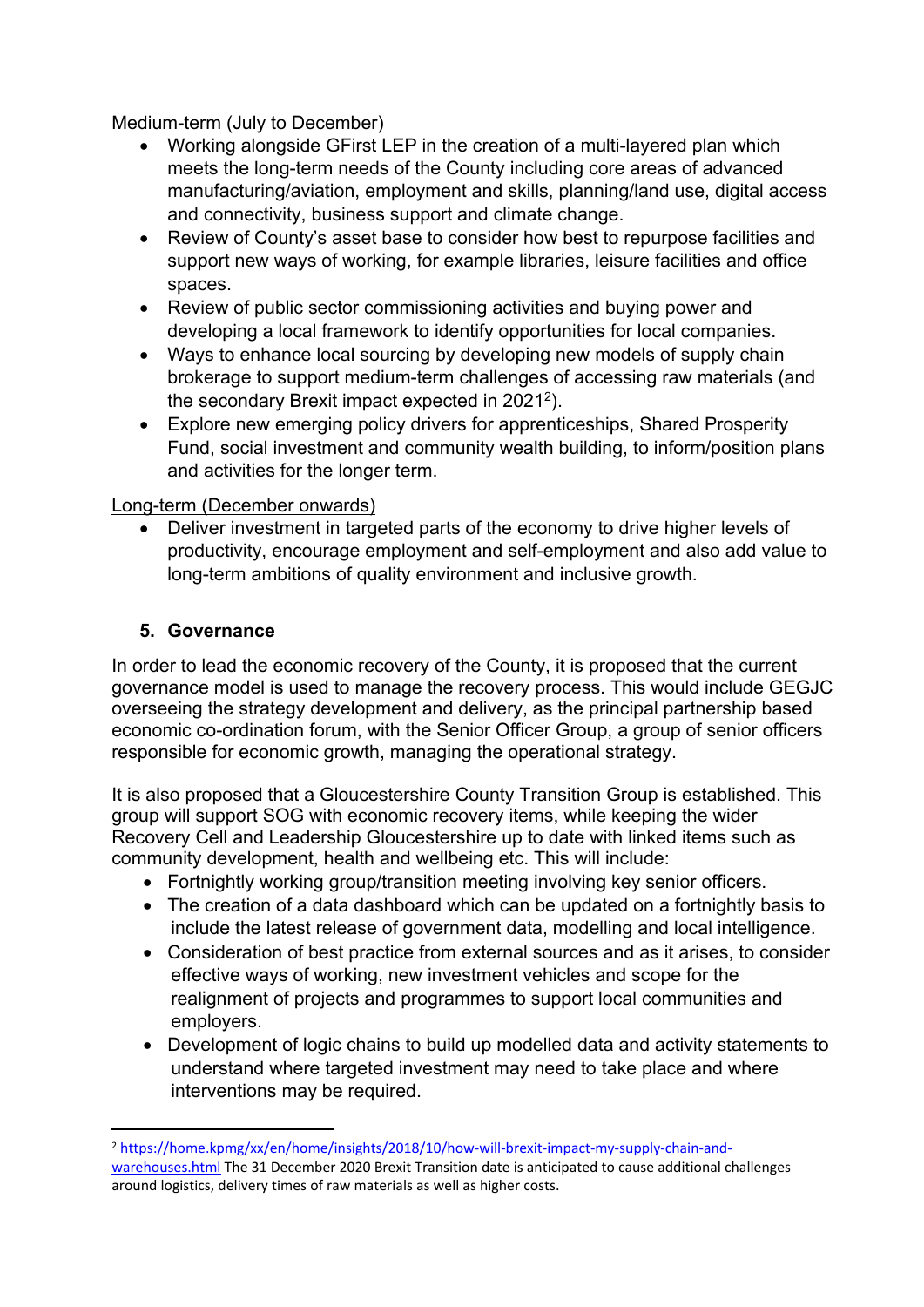- Regular analysis of a SWOT at a County and District/Borough level to consider and inform opportunities as well as threats.
- Scope to build on GCC experience of operating a loan investment scheme for the LEP and to extend the operating model to offer a wider debt and equity business recovery fund.

This group could involve District, Borough and City representatives, as well as the LEP, with GCC leading the co-ordination and strategic input. Any overlap with structures emerging through GFirst will need to be considered in order to reduce duplication and improve the co-ordination of activity.